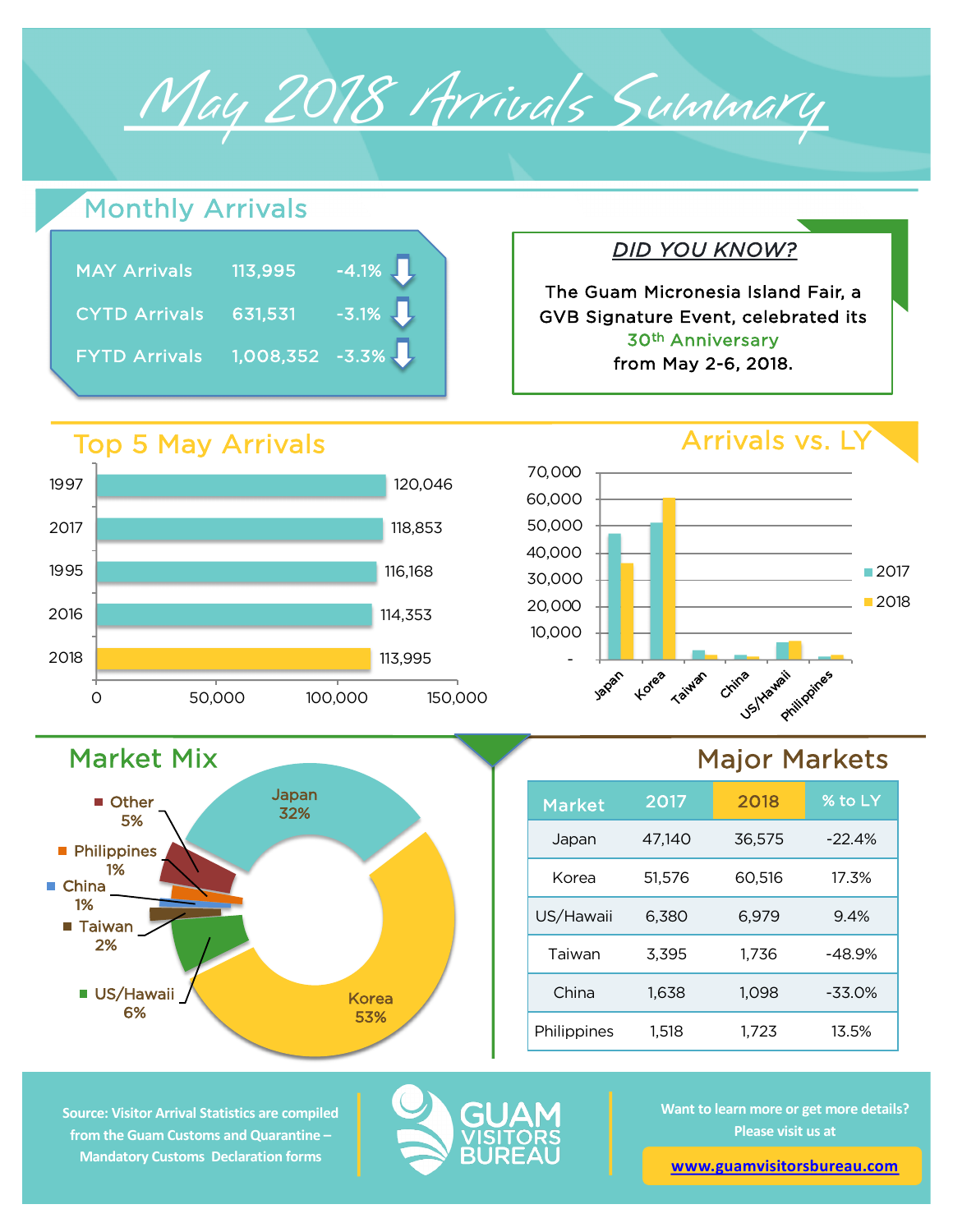



|                                        | <b>Mav-17</b> | <b>Mav-18</b> | % from LY |
|----------------------------------------|---------------|---------------|-----------|
| Civilian Air Arrivals <sup>a</sup>     | 116,478       | 112.751       | $-3.2%$   |
| Civilian Sea Arrivals <sup>a</sup>     | 1.240         | 44            | $-96.5%$  |
| Armed Forces Air Arrivals <sup>a</sup> | 941           | 787           | $-16.4%$  |
| Armed Forces Sea Arrivals <sup>a</sup> | 194           | 413           | 112.9%    |
| <b>TOTAL VISITOR ARRIVALS</b>          | 118,853       | 113.995       | $-4.1%$   |

| <b>ORIGIN OF AIR ARRIVALS (Civilian &amp; Armed Forces)</b> | <b>May-17</b>  | May-18         | % from LY                    |
|-------------------------------------------------------------|----------------|----------------|------------------------------|
| <b>JAPAN</b>                                                | 47,140         | 36,575         | $-22.4%$                     |
| Kanto (Tokyo)                                               | 23,746         | 18,161         | $-23.5%$                     |
| Chubu (Nagoya)                                              | 6,438          | 4,936          | $-23.3%$                     |
| Kinki (Osaka)                                               | 8,273          | 6,214          | $-24.9%$                     |
| Koshinetsu                                                  | 962            | 721            | $-25.1%$                     |
| Hokuriku                                                    | 880            | 609            | $-30.8%$                     |
| Tohoku                                                      | 1,567          | 1,194          | $-23.8%$                     |
| Kyushu                                                      | 1,882          | 1,872          | $-0.5%$                      |
| Chugoku                                                     | 1,302          | 1,072          | $-17.7%$                     |
| Hokkaido                                                    | 1,139          | 765            | $-32.8%$                     |
| Shikoku                                                     | 568            | 566            | $-0.4%$                      |
| Okinawa/Miya                                                | 237            | 361            | 52.3%                        |
| Other                                                       | 146            | 104            | -28.8%                       |
| <b>KOREA</b>                                                | 51,576         | 60,516         | 17.3%                        |
| Seoul                                                       | 18,552         | 19,880         | 7.2%                         |
| Incheon/Gyeonggi                                            | 13,516         | 15,599         | 15.4%                        |
| *Chungbuk                                                   | 800            |                |                              |
| Chungnam/Daejeon                                            | 1,868          | 1,315          | $-29.6%$                     |
| <i>*Gangwon</i>                                             | 577            |                |                              |
| Jeonbuk/Gwanju                                              | 806            | 885            | 9.8%<br>30.3%                |
| Gyeonbuk/Daegu<br>*Busan                                    | 2,227          | 2,901<br>7,145 |                              |
| *Jeonnam                                                    | 1.384          |                |                              |
| *Gyeongnam                                                  | 9,514          |                |                              |
| *Ulsan                                                      |                | 1,353          |                              |
| Other                                                       | 2,332          | 11,438         | 390.5%                       |
| <b>TAIWAN</b>                                               | 3,395          | 1.736          | $-48.9%$                     |
| Taipei                                                      | 1,979          | 956            | $-51.7%$                     |
| Kaohsiung                                                   | 156            | 113            | $-27.6%$                     |
| Taichung                                                    | 680            | 273            | $-59.9%$                     |
| Taoyuan, Miaoli, Hsinehu                                    | 351            | 135            | $-61.5%$                     |
| <i>*Hsinchu</i>                                             |                | 146            |                              |
| Other                                                       | 229            | 113            | -50.7%                       |
| <b>CHINA</b>                                                | 1,638          | 1,098          | $-33.0\%$                    |
| Beijing                                                     | 249            | 149            | $-40.2%$                     |
| Shanghai                                                    | 581            | 340            | $-41.5%$                     |
| Guangzhou                                                   | 157            | 84             | $-46.5%$                     |
| Other                                                       | 651            | 525            | $-19.4%$                     |
| *US/HAWAII                                                  | 6,380          | 6,979          | 9.4%                         |
| <b>CNMI</b>                                                 | 1,645          | 1,667          | 1.3%                         |
| <b>PALAU</b>                                                | 354            | 462            | 30.5%                        |
| <b>FSM</b>                                                  | 913            | 1,208          | 32.3%                        |
| <b>RMI</b>                                                  | 97             | 111            | 14.4%                        |
| <b>PHILIPPINES</b>                                          | 1,518          | 1,723          | 13.5%                        |
| <b>AUSTRALIA</b>                                            | 144            | 219            | 52.1%                        |
| *CANADA                                                     | 80             | ٠              |                              |
| <b>EUROPE</b>                                               | 142            | 143            | 0.7%<br>$-72.7%$             |
| <b>HONG KONG</b><br><b>*THAILAND</b>                        | 1,679<br>64    | 458<br>٠       | $\qquad \qquad \blacksquare$ |
| <b>VIETNAM</b>                                              | 10             | $\blacksquare$ | $\bullet$                    |
| <b>RUSSIA</b>                                               | 175            | 234            | 33.7%                        |
| *SINGAPORE                                                  |                | 85             |                              |
| *INDIA                                                      |                | 26             |                              |
| *MALAYSIA                                                   |                | 19             |                              |
| OTHER/UNKNOWN                                               | 469            | 279            | $-40.5%$                     |
| <b>VISITOR INDUSTRY STATISTICS</b>                          |                |                |                              |
| Hotel Occupancy Taxes <sup>c</sup>                          | \$3,291,567.66 | \$3,132,722.80 | -4.8%                        |
| Weighted Hotel Occupancy Rate <sup>d</sup>                  | 80.3%          | 81.1%          | 1.0%                         |
| Weighted Hotel Room Rate <sup>d</sup>                       | \$203.76       | \$197.67       | -3.0%                        |

\*Note: Due to the implementation of the New Customs Declaration Forms in December 2017, countries have been added or omitted based on visitor market trends.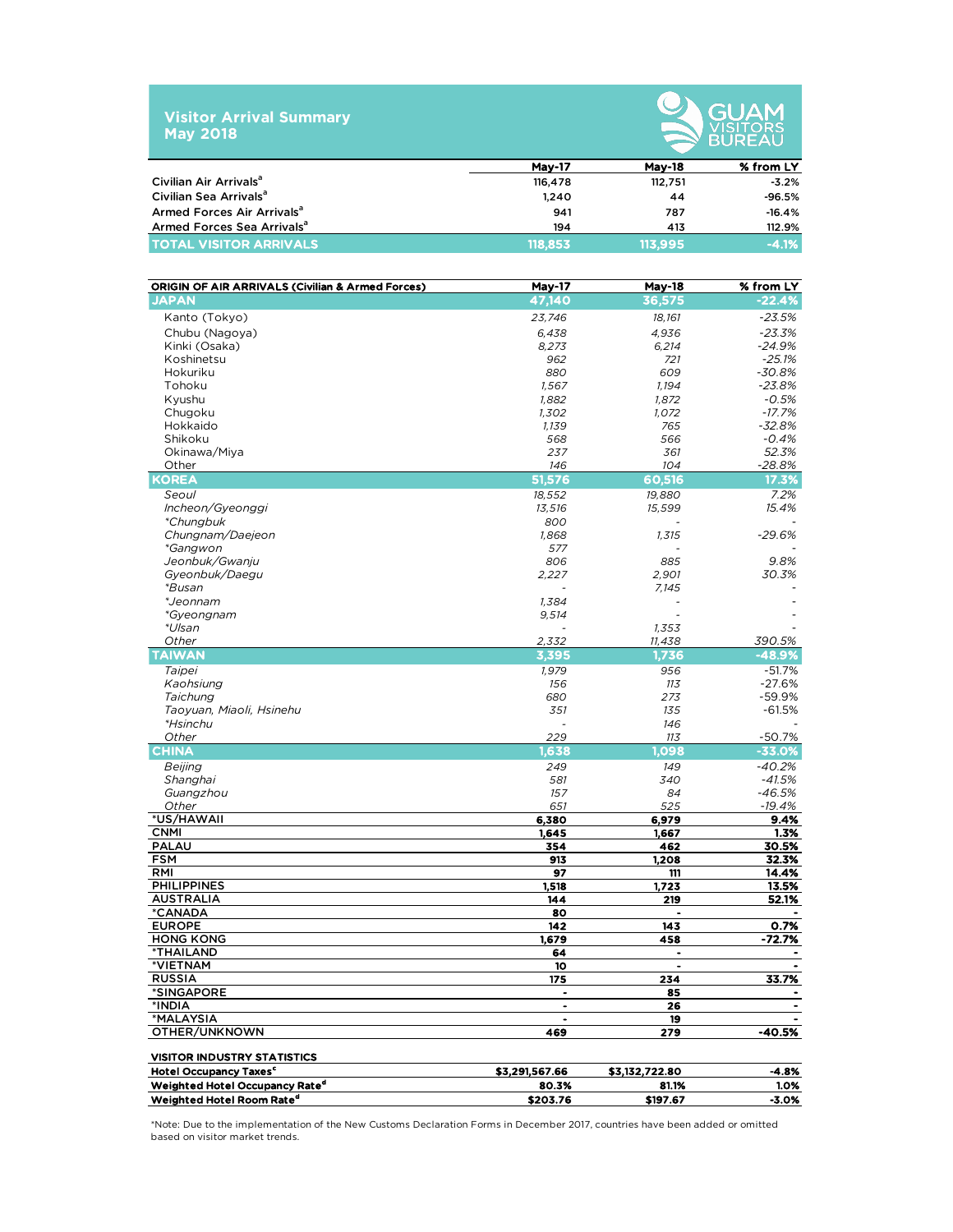## **Guam Visitors Bureau May 2018 Visitor Arrival Summary Calendar Year-to-Date 2017/8 • Fiscal Year-to-Date 2017/18**



|                           | <b>CYTD 2017</b><br>(Jan - Mav '17) | <b>CYTD 2018</b><br>(Jan - Mav '18) | $%$ from LY | <b>FYTD 2017</b><br>(Oct - May '17) | <b>FYTD 2018</b><br>(Oct - May '18) | % from LY |
|---------------------------|-------------------------------------|-------------------------------------|-------------|-------------------------------------|-------------------------------------|-----------|
| Air Arrivals <sup>a</sup> | 640.830                             | 622.866                             | $-2.8\%$    | 1.030.241                           | 989.656                             | $-3.9%$   |
| Sea Arrivals <sup>a</sup> | 10.776                              | 8.665                               | $-19.6%$    | 12.280                              | 18.696                              | 52.2%     |
| TOTAL VISITOR ARRIVALS.   | 651.606                             | 631.531                             | $-3.1%$     | 1.042.521                           | 1.008.352                           | $-3.3%$   |

| <b>ORIGIN OF AIR ARRIVALS (Civilian &amp; Armed Forces)</b> | <b>CYTD 2017</b><br>(Jan - May '17) | <b>CYTD 2018</b><br>(Jan - May '18) | % from LY            | <b>FYTD 2017</b><br>(Oct - May '17) | <b>FYTD 2018</b><br>(Oct - May '18) | % from LY            |
|-------------------------------------------------------------|-------------------------------------|-------------------------------------|----------------------|-------------------------------------|-------------------------------------|----------------------|
| <b>JAPAN</b>                                                | 279,751                             | 226.494                             | $-19.0%$             | 461,340                             | 354.114                             | $-23.2%$             |
| Kanto (Tokyo)                                               | 139.184                             | 111.691                             | $-19.8%$             | 228.137                             | 180,710                             | $-20.8%$             |
| Chubu (Nagoya)                                              | 37,726                              | 30.865                              | $-18.2%$             | 58,654                              | 45,026                              | $-23.2%$             |
| Kinki (Osaka)                                               | 50,597                              | 41,678                              | $-17.6%$             | 88,534                              | 62,558                              | $-29.3%$             |
| Koshinetsu                                                  | 6,744                               | 4,177                               | $-38.1%$             | 11,645                              | 7,118                               | $-38.9%$             |
| Hokuriku                                                    | 4,413                               | 3,429                               | $-22.3%$             | 6,763                               | 5,243                               | $-22.5%$             |
| Tohoku                                                      | 9,640                               | 6,698                               | $-30.5%$             | 16,193                              | 10,881                              | $-32.8%$             |
| Kyushu                                                      | 11,234                              | 8,989                               | $-20.0%$             | 18,753                              | 14,020<br>9,790                     | $-25.2%$             |
| Chugoku<br>Hokkaido                                         | 6,885<br>7,302                      | 5,486<br>4,755                      | $-20.3%$<br>$-34.9%$ | 11,969<br>10,955                    | 7,218                               | $-18.2%$<br>$-34.1%$ |
| Shikoku                                                     | 3,084                               | 2,552                               | $-17.3%$             | 5,359                               | 3,809                               | $-28.9%$             |
| Okinawa/Miya                                                | 1,985                               | 1,728                               | $-12.9%$             | 2,887                               | 2,624                               | $-9.1%$              |
| Other                                                       | 957                                 | 4,446                               | 364.6%               | 1,491                               | 5,117                               | 243.2%               |
| KOREA                                                       | 264,005                             | 304,101                             | 15.2%                | 416,007                             | 491.897                             | 18.2%                |
| Seoul                                                       | 90.925                              | 91,050                              | O.1%                 | 142,992                             | 159.175                             | 11.3%                |
| Incheon/Gyeonggi                                            | 69.302                              | 72,326                              | 4.4%                 | 110.488                             | 123,733                             | 12.0%                |
| *Chungbuk                                                   | 5.066                               |                                     |                      | 7.664                               | 2,319                               | $-69.7%$             |
| Chungnam/Daejeon                                            | 10.557                              | 7,135                               | $-32.4%$             | 16.612                              | 13,445                              | $-19.1%$             |
| *Gangwon                                                    | 3.778                               |                                     |                      | 5.724                               | 1.465                               | $-74.4%$             |
| Jeonbuk/Gwanju                                              | 4,823                               | 5,137                               | 6.5%                 | 7,333                               | 8,167                               | 11.4%                |
| Gyeonbuk/Daegu                                              | 12,848                              | 12,352                              | $-3.9%$              | 20,522                              | 20,282                              | $-1.2%$              |
| *Busan                                                      |                                     | 31,675                              |                      |                                     | 40,025                              |                      |
| *Jeonnam                                                    | 7,388                               |                                     |                      | 11,396                              | 3,114                               | $-72.7%$             |
| *Gyeongnam                                                  | 46,669                              |                                     |                      | 73,962                              | 19,885                              | $-73.1%$             |
| *Ulsan                                                      |                                     | 6,524                               |                      |                                     | 7,847                               |                      |
| Other<br><b>TAIWAN</b>                                      | 12,649                              | 77,902                              | 515.9%               | 19,314                              | 92,440                              | 378.6%               |
|                                                             | 16,916                              | 11,377                              | $-32.7%$             | 26,637                              | 17,335                              | $-34.9%$             |
| Taipei                                                      | 9.227<br>1.134                      | 6,127<br>718                        | $-33.6%$<br>$-36.7%$ | 14,595<br>2.000                     | 9.443<br>1.079                      | $-35.3%$<br>$-46.1%$ |
| Kaohsiung                                                   | 3,176                               | 1,561                               | $-50.9%$             | 4,710                               | 2,575                               | $-45.3%$             |
| Taichung<br>Taoyuan, Miaoli, Hsinehu                        | 2,144                               | 1.027                               | $-52.1%$             | 3,445                               | 1,687                               | $-51.0%$             |
| *Hsinchu                                                    |                                     | 600                                 |                      |                                     | 723                                 |                      |
| Other                                                       | 1,235                               | 1,344                               | 8.8%                 | 1,887                               | 1,828                               | -3.1%                |
| <b>CHINA</b>                                                | 11.124                              | 8.456                               | $-24.0%$             | 16,511                              | 12.558                              | $-23.9%$             |
| <b>Beijing</b>                                              | 2,179                               | 1,201                               | $-44.9%$             | 3,117                               | 1,773                               | $-43.1%$             |
| Shanghai                                                    | 3,456                               | 2,865                               | $-17.1%$             | 5,178                               | 4,453                               | $-14.0%$             |
| Guangzhou                                                   | 960                                 | 557                                 | $-42.0%$             | 1,512                               | 867                                 | $-42.7%$             |
| Other                                                       | 4,529                               | 3,833                               | $-15.4%$             | 6,704                               | 5,465                               | $-18.5%$             |
| *US/HAWAII                                                  | 32,571                              | 36,730                              | 12.8%                | 50,477                              | 55,422                              | 9.8%                 |
| <b>CNMI</b>                                                 | 7,092                               | 7,610                               | 7.3%                 | 11,354                              | 12,705                              | 11.9%                |
| PALAU                                                       | 1,321                               | 1,628                               | 23.2%                | 2,459                               | 2,926                               | 19.0%                |
| <b>FSM</b>                                                  | 4,054                               | 5,815                               | 43.4%                | 6,881                               | 9,225                               | 34.1%                |
| RMI<br><b>PHILIPPINES</b>                                   | 438<br>7,490                        | 535<br>7,451                        | 22.1%<br>$-0.5%$     | 743<br>14,512                       | 841<br>13,788                       | 13.2%<br>$-5.0%$     |
| <b>AUSTRALIA</b>                                            | 1.212                               | 1,196                               | $-1.3%$              | 1,638                               | 1,650                               | 0.7%                 |
| *CANADA                                                     | 488                                 |                                     |                      | 744                                 | 124                                 | $-83.3%$             |
| <b>EUROPE</b>                                               | 934                                 | 970                                 | 3.9%                 | 1,507                               | 1,578                               | 4.7%                 |
| <b>HONG KONG</b>                                            | 9,390                               | 2,439                               | $-74.0%$             | 12,888                              | 4,543                               | $-64.8%$             |
| *THAILAND                                                   | 226                                 | $\blacksquare$                      |                      | 329                                 | 69                                  | $-79.0%$             |
| *VIETNAM                                                    | 58                                  |                                     |                      | 88                                  | $\overline{\mathbf{g}}$             | $-89.8%$             |
| <b>RUSSIA</b>                                               | 1,430                               | 2.009                               | 40.5%                | 2,377                               | 3,161                               | 33.0%                |
| *SINGAPORE                                                  | $\bullet$                           | 409                                 | $\ddot{\phantom{0}}$ | $\bullet$                           | 509                                 |                      |
| *INDIA                                                      | $\bullet$                           | 80                                  | $\bullet$            | $\bullet$                           | 88                                  | $\bullet$            |
| *MALAYSIA                                                   |                                     | 118                                 |                      |                                     | 138                                 |                      |
| OTHER/UNKNOWN                                               | 2,330                               | 5,448                               | 133.8%               | 3.749                               | 6,976                               | 86.1%                |

| <b>VISITOR INDUSTRY STATISTICS</b>         |                 |                 |         |                 |                 |         |
|--------------------------------------------|-----------------|-----------------|---------|-----------------|-----------------|---------|
| <b>Hotel Occupancy Taxes<sup>c</sup></b>   | \$20.004.711.51 | \$19,176,411.15 | $-4.1%$ | \$30.105.318.99 | \$28,177,549.86 | $-6.4%$ |
| Weighted Hotel Occupancy Rate <sup>d</sup> | 86.2%           | 85.9%           | $-0.3%$ | 86.0%           | 83.9%           | $-2.4%$ |
| Weighted Hotel Room Rate <sup>d</sup>      | \$209.06        | \$207.75        | -0.6%   | \$204.05        | \$206.32        | 1.1%    |

Note: CYTD is Calendar Year-to-Date and FYTD is Fiscal Year-to-Date. 2017/8 visitor arrivals may exclude Armed Forces sea arrival statistics and may not be comparable to figures last year. Visitor statistics will be updated once the data is made available. Armed Forces sea arrivals exclude HP (home ported) or MSC (military sea command) personnel. Source: <sup>a</sup>Civilian air & sea arrivals. Customs Declaration Forms, Customs & Quarantine Agency. Processed by the Guam Visitors Bureau. Sources: 『Japan Guam Travel Association, <sup>C</sup>Hotel Occupancy Tax collections are unaudited. Department of Administration, Government of Guam dGuam Hotel & Restaurant Association

\*Note: Due to the implementation of the New Customs Declaration Forms in December 2017, countries have been added or omitted based on visitor market trends.